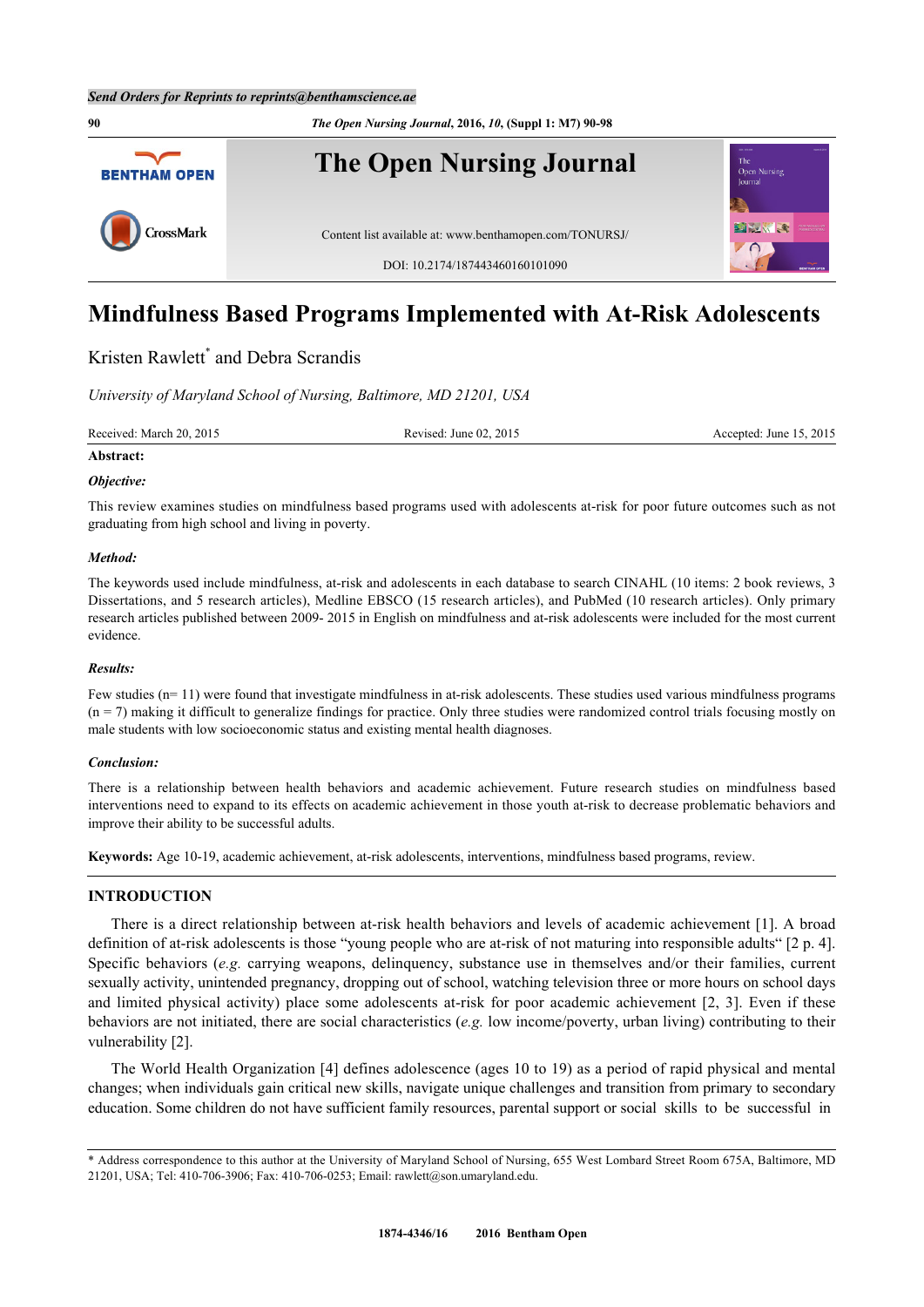transitioning into secondary education [[5\]](#page-6-4). Adolescents may also experience violence and poverty adding to increased risky behaviors and less likelihood of being financially responsible adults.

Life course theory as discussed by Elder [\[6\]](#page-6-5) explains that early transitions have lasting consequences on lives since they impact later transitions. The behavioral consequences can set into motion the idea of "cumulating advantages and disadvantages" 6, p.7. Rutter [\[7](#page-6-6)] described *turning points* as experiences that contribute to some environmental or biological "discontinuity" and those effects persist in a person's life (p.613). These experiences can be intrinsic (such as puberty) or extrinsic (education attrition) in nature. Early sexual behaviors in adolescence can lead to pregnancy and/or sexually transmitted infections and low educational achievement contributing to lasting changes in their adult lives [[6\]](#page-6-5). However these turning points do not necessarily mean they are negative life events; rather individuals respond differently to these turning points. This transition theory has been used in developmental psychology and psychopathology, but scarcely used to explain or predict academic performance at particular turning points in the lives of students [[5](#page-6-4)]. According to Benner [[8\]](#page-7-0), transition theory can be applied to educational transitions. A transitionalfocused lens is a helpful way to investigate challenging educational experiences.

Changes in early adolescence mandate using and nurturing existing skills and rapid learning and application of novel skills. The adolescent's individual skills of emotional regulation and social and cognitive abilities are needed under conditions of educational and personal change [[5\]](#page-6-4). Rew *et al*. [[9\]](#page-7-1) found alcohol consumption and riding with drivers who drank in  $7<sup>th</sup>$  and  $8<sup>th</sup>$  grade girls were related to experiencing stressful events. It is important to identify interventions for at-risk adolescents to decrease the detrimental behaviors developed during transitioning into secondary school. Mindfulness skills can give students empowering coping strategies to successfully navigate challenging educational transitions.

## **Mindfulness as an Intervention**

Jon Kabat-Zinn [[10](#page-7-2)[, 11](#page-7-3)]) formulated Mindfulness Based Stress Reduction (MBSR) to teach clients an ancient and transforming practice that would be adjunct to their medical treatments. Mindfulness based practices are the foremost agent of change in MBSR. According to The Center for Mindfulness in Medicine, Health Care and Society Standards of Practice [\[12](#page-7-4)], mindfulness is "making each moment count" since it involves consciously being aware of the present [p.2]. They advocate it is not a therapeutic intervention, rather educational for individuals to practice for themselves. Skills such as yoga, meditation, mindful eating and body scan are incorporated into the MBSR program. The original MBSR manualized course is an 8-week program educating and encouraging adults to take an active role in their own well being.

Mindfulness training and practice has a broad scope of documented benefits that continue to expand as evidenced by recent studies. College students returning from active military service have credited mindfulness training to better emotional and physical coping, positive changes in personal functioning, increased organizational skills, and better stress management skills [\[13\]](#page-7-5). Mindfulness techniques and training can be used to successfully weaken the thought associations and cravings with substance use disorders [\[14](#page-7-6)]. Women have experienced long term benefits attributed to mindfulness meditation related to improvement in their irritable bowel syndrome symptoms [\[15](#page-7-7)].

Engaging in mindfulness increases awareness of thinking that contributes to emotional regulation; key for academic achievement [[16\]](#page-7-8). High emotional distress in adolescence can lead to behavior problems and engagement in harmful risk taking behavior [[17](#page-7-9)[, 18](#page-7-10)]. In addition, this distress disrupts learning by lowering the adolescent's self efficacy and motivation for academic achievement [\[19](#page-7-11)]. Mindfulness may assist at-risk adolescents during their educational transitions to improve their health outcomes. Delivering these interventions in a school setting may provide a convenient avenue for students to participate in mindfulness.

A recent review of adolescent mindfulness based programs in schools [\[20\]](#page-7-12) found studies lacked details on their mindfulness programs and no age appropriate mindfulness process measurements. A systematic review and metaanalysis [[21\]](#page-7-13) on school based mindfulness interventions (primary and secondary schools combined) found a large effect size for cognitive performance with smaller effect sizes for resilience, stress and coping. While the previous review [\[20](#page-7-12)] and systematic review/meta-analysis[[21\]](#page-7-13) are valuable, they do not focus on at-risk adolescents. A mindfulness intervention can be utilized alone or with other stress relieving activities to encourage emotional regulation, minimize stress and foster skills to aid in paying attention in the at-risk adolescent populations [[22\]](#page-7-14). The purpose of this review is to examine studies on mindfulness programs used in at-risk adolescents.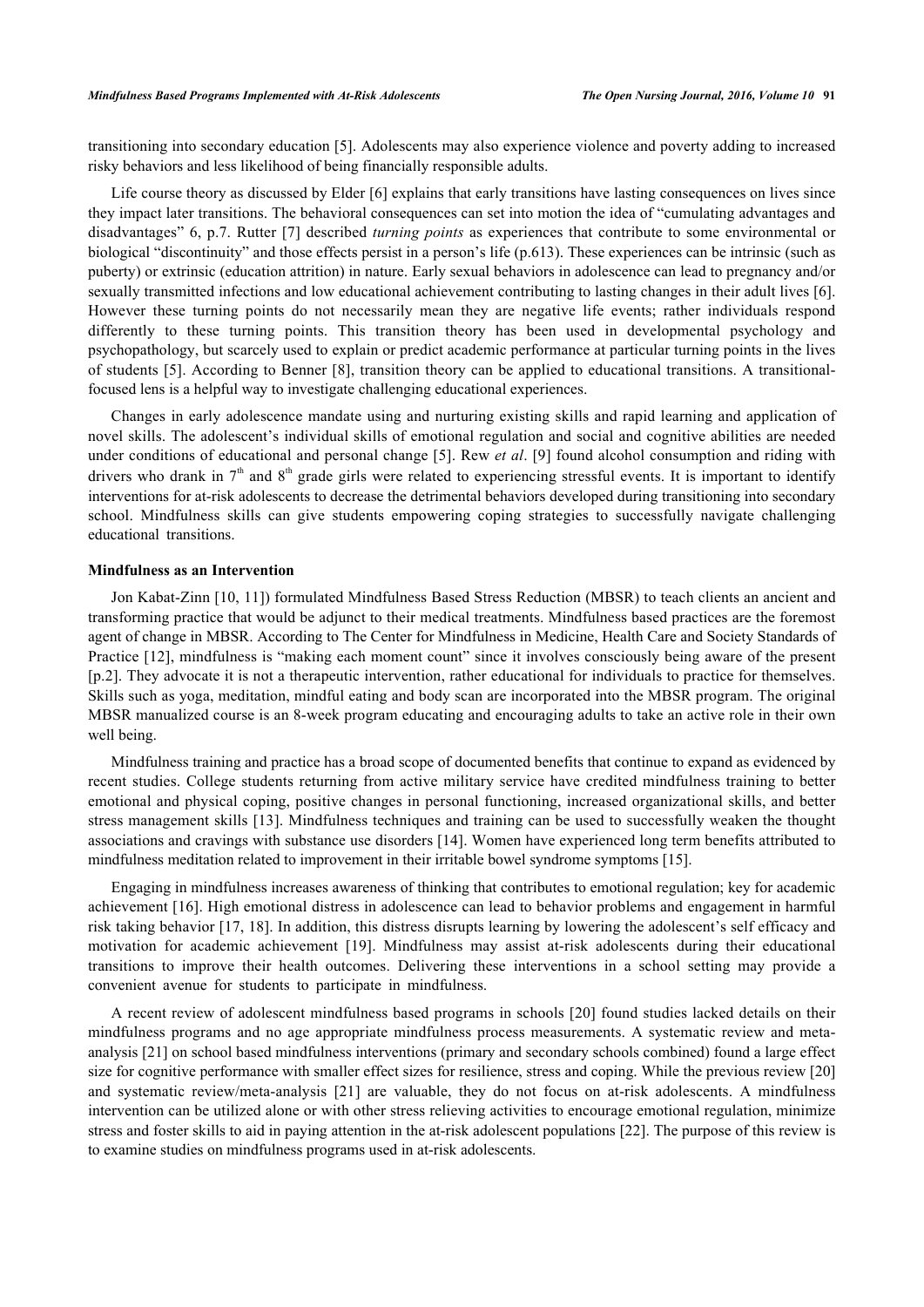## **METHOD**

Existing information regarding mindfulness and adolescents at-risk for poor outcomes such as not graduating high school, unplanned pregnancies and sexually transmitted infections was gleaned through various methods of literature search. Adolescence was defined as 10-19 years of age [\[3](#page-6-2)]. The keywords used include *mindfulness, at-risk* and *adolescents* in each database to search CINAHL (10 items: 2 book reviews, 3 Dissertations, and 5 research articles), Medline EBSCO (15 research articles), and PubMed (10 research articles). Duplicate studies were removed from the considered studies. Only primary research articles with a publication date of 2009 to 2015 were considered to ensure information on mindfulness and at-risk adolescents was the most current available.

## **RESULTS**

Eleven studies addressed mindfulness based programs in at-risk adolescents. At-risk adolescents included teens with psychiatric disorders, low family incomes, urban living, HIV infection, poor academic achievement or incarceration. These 11 studies included eight different programs: *Mind Body Awareness*, *Taming the Adolescent Mind*, *MBSR-Teen*, *Learning 2 BREATHE*, a secular yoga intervention and three other adapted MBSR programs (See Table **[1](#page-2-0)**).

<span id="page-2-0"></span>**Table 1. Studies on mindfulness with at- risk adolescents.**

| <b>Citation</b>              | <b>Design/Country</b>                     | <b>Sample</b>                                                                            | <b>Intervention</b>                                                                  | <b>Data Collection</b>                                                                                                                             | <b>Results</b>                                                                                                                                            |
|------------------------------|-------------------------------------------|------------------------------------------------------------------------------------------|--------------------------------------------------------------------------------------|----------------------------------------------------------------------------------------------------------------------------------------------------|-----------------------------------------------------------------------------------------------------------------------------------------------------------|
| Barnert et al.,<br>(2014)    | Mixed methods<br>US-California            | $N = 29$ incarcerated<br>male adolescents                                                | MBA curriculum for<br>At-risk youth 1 day<br>retreat                                 | Focus group<br><b>MAAS</b><br><b>TCS</b><br><b>HSR</b><br><b>PSS</b>                                                                               | Sig-Self regulation<br>Qualitative: enhanced well being, self<br>discipline, social cohesiveness,<br>awareness, some resistance to<br>meditation          |
| Biegel et al.<br>(2009)      | <b>RCT</b><br><b>US</b>                   | $N = 102$<br>14-18 yr. psychiatric<br>disorders                                          | 8 week MBSR-T                                                                        | <b>SES</b><br>SCL-90R<br><b>PSS</b>                                                                                                                | Sig- more self-esteem, less anxiety,<br>perceived stress, somatic, obsessive<br>compulsive, interpersonal sensitivity,<br>depressive symptoms             |
| Edwards et al.<br>(2014)     | Quasi Experimental<br><b>US-Southwest</b> | 8 Male/12 Female<br>Latino middle school<br>students                                     | 8 week MBSR-T                                                                        | MAAS, SCS, PSS,<br>SCL-90R                                                                                                                         | Increase mindfulness, self-compassion,<br>less stress & psychological distress.<br>NS- anxiety symptoms                                                   |
| Gould et al.<br>(2012)       | Pilot RCT<br><b>US</b>                    | $\overline{N} = 97.4^{\text{th}} \& 5^{\text{th}}$ grade<br>urban disadvantaged<br>youth | 12 week secular<br>yoga-inspired<br>intervention                                     | Short Mood and<br>Feelings Questionnaire-<br>Child<br><b>Emotion Profile</b><br>Inventory<br>Reponses to Stress<br>Involuntary Engagement<br>Scale | NS- emotional-regulatory for gender or<br>grade<br>Sig-Impulsive action, Involuntary<br>engagement stress; higher depressive<br>symptoms most improvement |
| Himelstein et<br>al., (2012) | Oualitative<br>US-California              | $N = 23$ incarcerated<br>male adolescents                                                | 10 week MBA                                                                          | Semi structured<br>interviews                                                                                                                      | Increased subjective well being, self<br>regulation, self awareness, positive<br>group experience and accepting<br>attitude toward treatment              |
| Lau & Hue<br>(2011)          | Pilot Control Trial<br>Hong Kong          | $N = 48$ low academic<br>performance ages<br>14-16 yr.                                   | 6 week modified<br><b>MBSR</b>                                                       | <b>MAAS</b><br><b>FMI</b><br><b>SPWB</b><br><b>DASS</b><br><b>PSS</b>                                                                              | Decreased depression, improved<br>personal growth, wellbeing<br>NS-stress, mindfulness                                                                    |
| Sibinga et al.<br>(2011)     | Single group pretest<br>posttest<br>US    | $N = 26$<br>13-21 y.o. $HIV + and$<br>at-risk urban youth                                | 9 week modified<br><b>MBSR</b>                                                       | <b>CHIP-AE</b><br>SCL-90R                                                                                                                          | Sig reductions hostility general &<br>emotional discomfort                                                                                                |
| Sibinga et al.<br>(2013)     | <b>RCT</b><br>US-Maryland                 | $N = 41$<br>41 $7th$ & $8th$ grader<br>urban males from low<br>income-95% AA             | 12 sessions school<br>based MBSR vs<br>control of 12<br>sessions health<br>education | SCL-90R<br><b>CAMM</b><br>COPE Inventory<br>Sleep diaries, Actiwatch<br>Salivary cortisol levels                                                   | NS-sleep<br>MBSR less anxiety, rumination than<br><b>HT</b><br>Increased cortisol levels during<br>academic terms for HT remained<br>constant for MBSR    |
| Rawlett<br>(2014)            | <b>RCT</b><br>US-Maryland                 | $N=23$<br>Ages 11-13 yr. females<br>at-risk for not<br>graduating HS                     | 6 weekly sessions<br>school based<br>using L2B<br>Mindfulness<br>curriculum          | <b>RSQ</b><br>PANAS-C (10 item)<br><b>MAAS</b>                                                                                                     | NS-differences in coping, Mindfulness<br>was greater after the interventions                                                                              |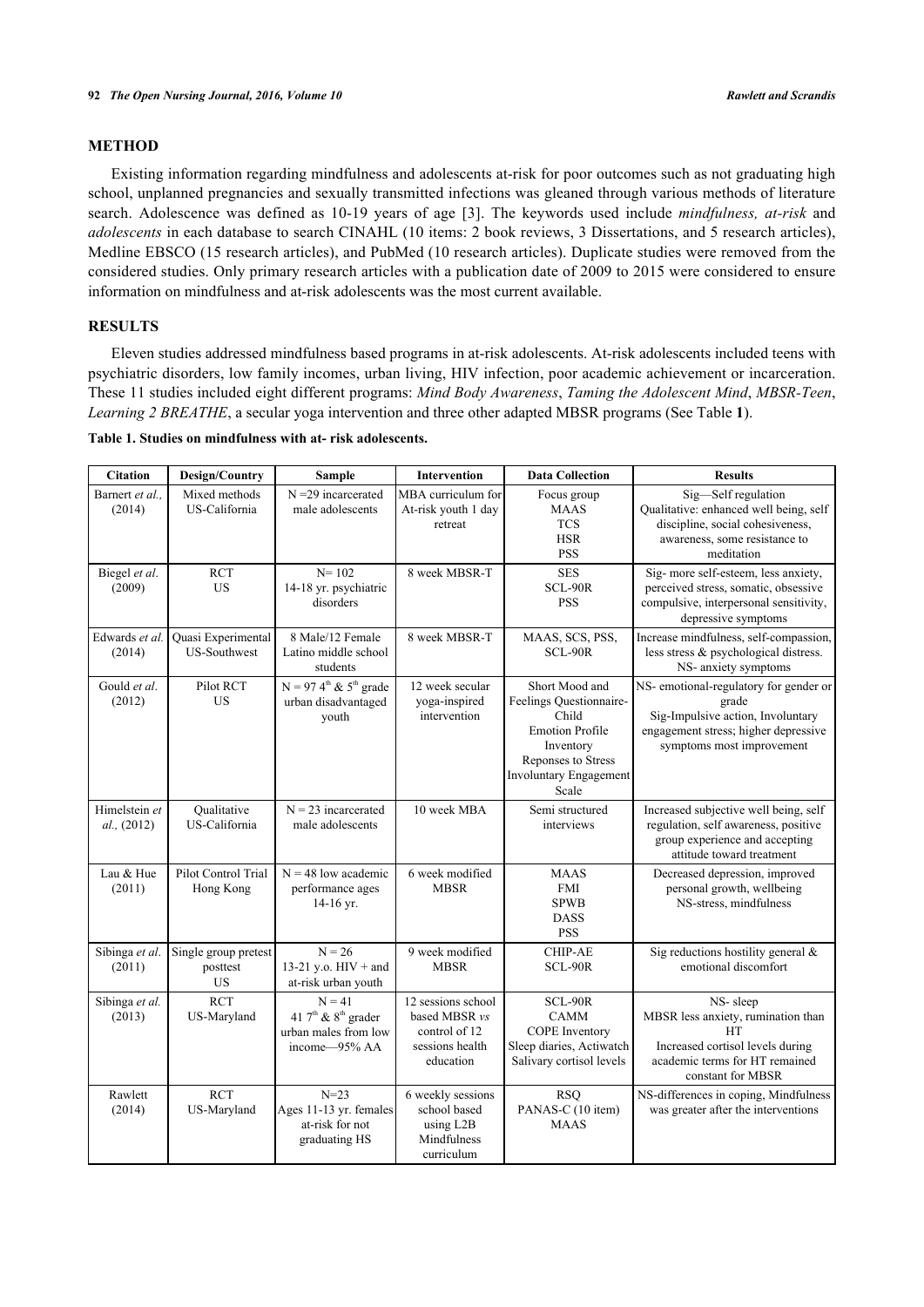|  | (Table 1) contd |
|--|-----------------|
|  |                 |

| <b>Citation</b>        | Design/Country                                   | <b>Sample</b>                                         | Intervention                                          | <b>Data Collection</b>                                                                     | <b>Results</b>                                                                                                                    |  |  |  |  |
|------------------------|--------------------------------------------------|-------------------------------------------------------|-------------------------------------------------------|--------------------------------------------------------------------------------------------|-----------------------------------------------------------------------------------------------------------------------------------|--|--|--|--|
| Tan & Martin<br>(2013) | Single group<br>longitudinal design<br>Australia | $N = 10$ adolescents<br>with psychiatric<br>disorders | 5 week Taming the<br><b>Adolescent Mind</b>           | DASS-21<br><b>SES</b><br><b>CAMM</b>                                                       | Sig. decrease in psychological distress;<br>increase in mindfulness & self-esteem.                                                |  |  |  |  |
|                        |                                                  |                                                       |                                                       | AFO-Y8 short version                                                                       |                                                                                                                                   |  |  |  |  |
| Tan & Martin<br>(2015) | <b>RCT</b><br>Australia                          | $N = 80$<br>13-18 yr with mental<br>disorders         | 5 week Taming the<br>Adolescent Mind vs<br><b>TAU</b> | <b>SES</b><br>DASS-21<br>AFO-Y8 short version<br><b>CAMM</b><br><b>CBCL</b><br><b>RSCA</b> | Higher mindfulness, self-esteem,<br>improved psychological inflexibility,<br>decreased mental distress<br>No change in resiliency |  |  |  |  |

**MBA**- Mind Body Awareness; **MBSR**- Mindfulness Based Stress Reduction; **TAU**-Treatment as usual; **CAMM** - Children's Acceptance and Mindfulness Measure-short version (Greco, Smith & Baer, 2011); **DASS-21**- Depression Anxiety Stress Scale - short version (Lovibond & Lovibond, 1995); **CBCL**- The Child Behaviour Checklist (Achenbach, 1999); **RSCA**- Resiliency Scales for Children and Adolescents (Prince-Embury, 2006); **AFQ-Y8**- Avoidance and Fusion Questionnaire for Youth (Greco, Lambert, & Baer, 2008); **HSR**-Healthy Self-regulation scale (West, 2008); **TCS**-Teen Conflict Survey, impulsiveness subscale (Bosworth and Espelage, 1995); **SES**-Rosenberg Self Esteem scale (1989); **SCL-90R:** Hopkins Symptom Checklist 90 Revised (Derogates, 1977); **MBSR-T** -Mindfulness-Based Stress Reduction for Teens; **SCS**-Self Compassion Scale; **MAAS**-Mindful Attention Awareness Scale (Brown & Ryan, 2003); CHIP-AE- Child Health and Illness Profile-Adolescent Edition; **RSQ**-Response to Stress Questionnaire-Child Self-report on Peer Stress (Connor-Smith *et al.*, 2000); **PANAS-C (10 item)**-Positive and Negative Affect Scale (10 item) for Children (Ebesutani *et al.*, 2012).

## **Mind Body Awareness**

Himelstein *et al*.[[23](#page-7-15)] investigated the experience of a 10-week mindfulness intervention called Mind Body Awareness (www.mbaproject.org) for incarcerated male adolescents ( $n = 23$  range age 14-18 years). The participants were mixed in race and ethnicity (14 Latino, 4 African American, 3 Caucasian-American and 2 Pacific Islander). This curriculum includes formal and informal mindfulness meditation training emotional intelligence experiences, group process and specific discussion topics (*e.g.* forgiveness, changing negative core beliefs). Classes occurred once a week and shortened to 60 minutes from the original 90 minutes to accommodate the institution. Semi structured interviews evaluated their experience, learning and practicing meditation, discussion topics and helpfulness of the curriculum. Thematic analysis revealed six themes: increases in subjective wellbeing, self regulation, self awareness, positive group experiences and accepting attitude toward the treatment. They found the curriculum to be feasible in delivering in this population and mentioned they received no negative comments about the program. However due to the setting of the program, these findings may not adequately represent their experiences.

Barnert *et al.* [\[24\]](#page-7-16) later examined a one day retreat in incarcerated male youth in the same correctional system as Himelstein *et al.* [[23\]](#page-7-15). This seven hour retreat included a synthesis of a 10 week Mind Body Awareness program which all participants completed before the retreat. They examined mindfulness, self regulation, impulsiveness, and stress, conducted a focus group with 12 participants on their experiences and extracted youth behavior points (scored weeklylow negative to high positive) from their probation files. Results showed only significant changes in self regulation. Qualitative analysis revealed enhanced well being, self awareness, self discipline, social cohesiveness, and some resistance to meditation. Even though their program has been developed specifically for at-risk youth, it may entail adaptations depending on the risk behaviors of the group.

#### **Taming the Adolescent Mind**

Tan and Martin [\[25](#page-7-17)] examined the MBSR modification and development of a 5 week mindfulness based intervention group program named *Taming the Adolescent Mind* for teenagers (age range 13-17 years) with psychiatric disorders (*n=*10; 70% female, all Caucasian). The components of the intervention were ROAM: R: regulate attention, O: observe inside, A: acceptance without judgment, and M: be mindful. The curriculum includes two formal mindfulness exercises, reviews of homework practice, and group discussions at each session. The outcomes include mindfulness, self-esteem and psychological distress. Participants were recruited from a mental health outpatient treatment setting and completed measures at baseline and 3 months after completed intervention. After the MBSR intervention, adolescents reported significantly lower psychological distress from baseline and increases in mindfulness and self-esteem. Eighty nine percent of the participants continued some mindfulness at home at 3-month follow up. Qualitative data provided feedback from participants that the intervention was engaging and beneficial and may lead to use of the techniques beyond the formal curriculum.

Tan and Martin [\[25](#page-7-17)] conducted a larger randomized control trial with 80 adolescents who have psychiatric disorders using the *Taming the Adolescent Mind* curriculum *versus* treatment as usual (*e.g.* group therapy, cognitive behavioral therapy, medications, family therapy). These adolescents were predominately female (75%) and 69% of all participants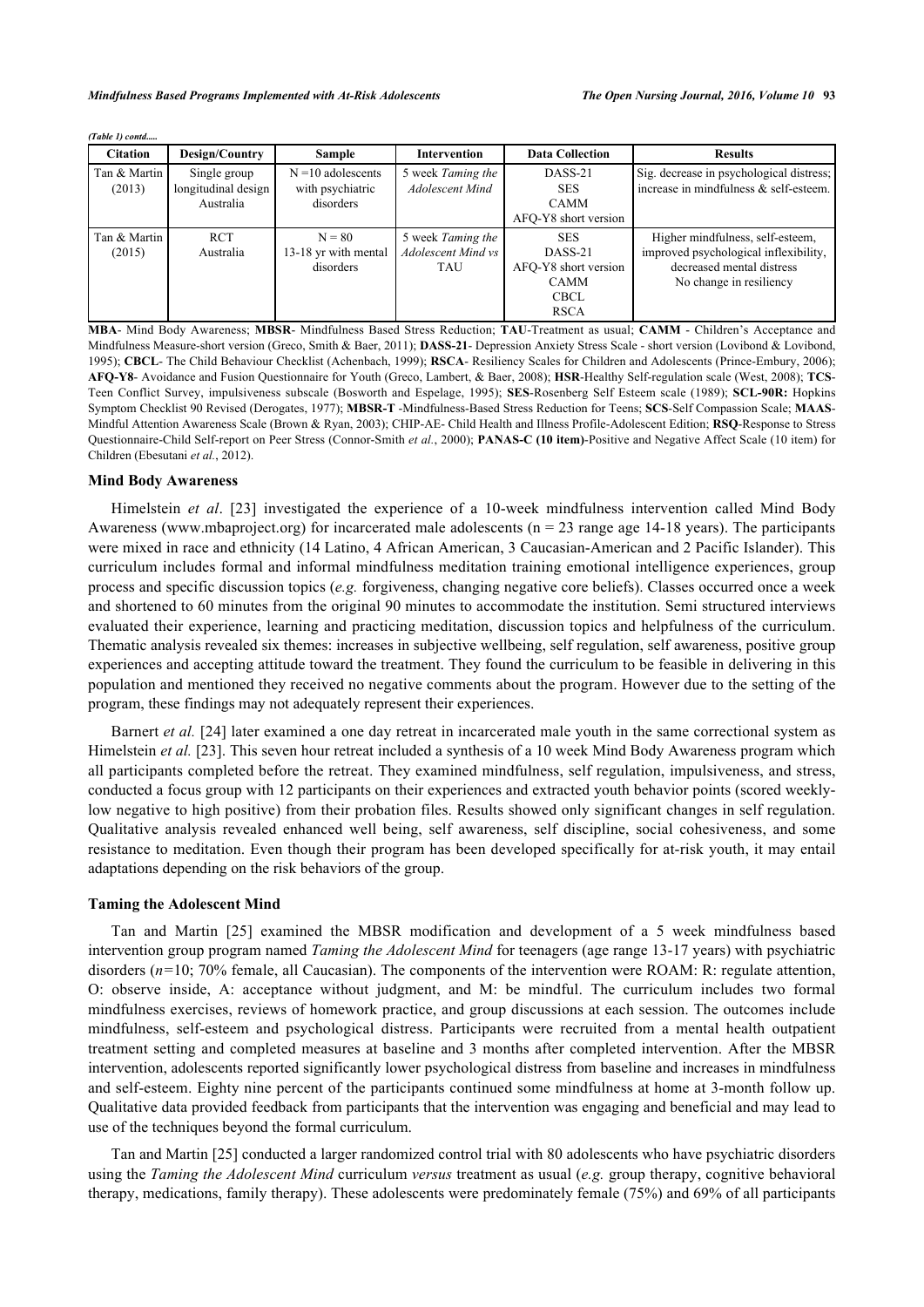were not on medications. They measured mindfulness, self-esteem, psychological inflexibility, mental distress and resiliency. They found significantly higher mindfulness, mental health, self-esteem and lower psychological inflexibility in the intervention group than the treatment as usual group. Resiliency was not significant between the two groups. This was the first RCT completed with an age appropriate mindfulness curriculum showing some effects on mental health.

### **Mindfulness Based Stress Reduction-Teen**

Biegel, Brown, Shapiro and Schubert [[26\]](#page-7-18) conducted a randomized control trial with 102 adolescents age 14-18 years ( $M = 15.4$  years) from a psychiatric facility. They created a manualized curriculum based closely to adult MBSR. At-home mindfulness practices were reduced from 45 minutes to 20-35 minutes in length, there was no day long retreat and discussion topics on stress and behavior focused on issues among adolescents (*e.g.* self image, life transitions, self harming behavior, and communication/relationship difficulties). Participants were over 70% female and 73% were Caucasian or Latino. Results showed improved anxiety, perceived stress, self-esteem, and less somatic, obsessive compulsive, interpersonal sensitivity and depressive symptoms in the intervention group *versus* treatment as usual group (psychotherapy and or psychotropic medications).

Edwards *et al.* [[27](#page-7-19)] tested the impact of Biegel's curriculum manual "Mindfulness Based Stress Reduction for Teens" (MBSR-T). They examined this 8 week session mindfulness structured curriculum for the outcomes of perceived stress, mindfulness, self compassion and psychological symptoms. Latino middle school students (8 male and 12 female, ages 12-17 years) were recruited through School Based Health Centers and an after school program in a rural area. Seven different eight-session cohorts were conducted over the course of 15 months. Data points were collected 2 weeks before the intervention, immediately before the first session and at the end of the eight session groups. The intervention consisted of one session weekly for 8 weeks, each lasting 50 minutes. The five group facilitators were all professionals with either psychology or counseling backgrounds. Two facilitators were Latino and three facilitators were Caucasian. In addition, Gina Biegel acted as a telephone consultant for feedback and ideas. Results suggest there were increases in mindfulness, self compassion, and lower stress and psychological distress. There was no change in anxiety symptoms.

## **Learning 2 BREATHE**

Learning 2 BREATHE (L2B) [[28](#page-7-20)] is a mindfulness based curriculum for youth written for school or community settings, led by trained L2B instructors. The curriculum is meant to strengthen emotion regulation and attention, improve adolescents' stress management and help youth benefit from mindfulness every day. Each lesson includes ageappropriate discussions, activities and opportunities to practice mindfulness skills in a group setting. The goals of the program are for students to understand their thoughts and feelings, learn how to use mindfulness skills for emotional responses and guided group practice. The six sessions are 45 minutes in length.

The letters of the word BREATHE represent the first letters of the components of the Mindfulness Curriculum (MC) Intervention Group. The MC intervention includes meeting with participants as a group to guide students in Body Awareness, Reflection, Emotional Awareness and Regulation, Fostering Attention, Practicing Tenderness and Awareness of Habits. Interventions include classroom activities around mindful eating, listening and movement and small group discussion about feelings and emotions including pleasant and unpleasant events [\[28](#page-7-20)]. Adolescents can use workbooks and journals to record their daily activities.

Metz *et al*. [\[29](#page-7-21)] conducted a quasi-experimental trial using the L2B program in a public high school setting (*n* = 216) to examine perceived stress, psychosomatic complaints (*e.g.* headaches, fatigue, worry), impulse control, and emotional regulation skills. Students in a choir class were eligible for the study (their teacher was a trained L2B instructor). Sessions were delivered in the first 25 minutes of class and given over 16 weeks to accommodate the class schedule. The control group was instruction as usual. They found significantly lower perceived stress and psychosomatic complaints and higher efficacy in affective regulation and emotion regulation skills. There was no difference in impulse control. This study used two public high schools with a high graduation rate (99%), middle to high-income families, and 99% Caucasian student body. It is encouraging of the feasibility of the project, but difficult to apply these results for at-risk populations.

L2B was used in a recent pilot RCT study [\[30](#page-8-0)] with  $6<sup>th</sup>$  grade female students ( $n = 22$ ) from a public boarding school for at-risk youth in the Mid Atlantic area of the U.S. Students were randomized by dormitory to participate in the L2B group or an attentional comparison group weekly for 6 weeks. An investigator trained in mindfulness techniques and curriculum led L2B sessions. Among variables such as coping, affect and mindfulness, the study examined feasibility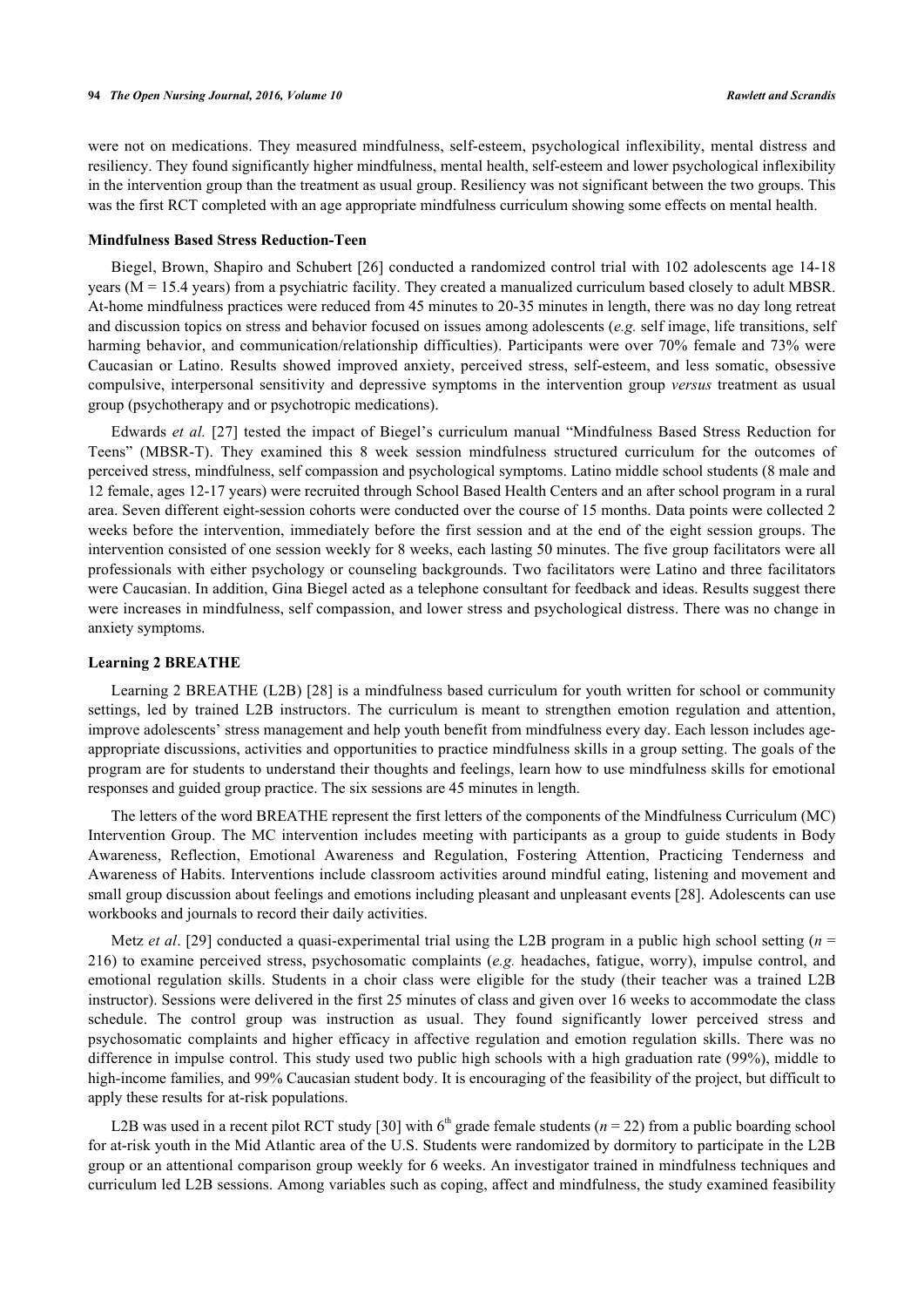for using L2B in this at-risk population. (Results on quantitative variables are pending publication). Challenges of using L2B in this school based setting with young adolescent females included effectively addressing disruptive behavior of participants, finding appropriate space on the school's campus for the class and self-practice sessions, working through a culture of mistrust of outsiders and working with individuals who may not see initial value in mindfulness techniques. Benefits of providing an intervention on-campus include having a captive audience for sessions as students do not have to travel to attend mindfulness classes. The environment was safe and known to both participants and their parents and students can easily be followed up long term if they remain enrolled in the school. The study found the program to be feasible in this school based setting with at-risk girls.

## **Various Modified MBSR Programs**

Sibinga *et al.* [[31\]](#page-8-1) examined general acceptability, psychological symptoms and quality of life in HIV infected and at-risk urban youth  $(n = 26$  completers, Mean age  $= 16.8$  years). A MBSR program was conducted in a pediatric primary care clinic associated with an urban tertiary care hospital. They made adaptations to their program by simplifying language and assisting with the logistics of transportation and class schedules. All adolescents were African American, 77% were female and 11 were infected with HIV. Results showed significant reduction in hostility, general and emotional discomfort. The ten adolescents who completed in-depth interviews perceived improvements in interpersonal interactions, school achievement, physical health and decreased stress. Despite best efforts for improving logistics, feasibility of completing the sessions still included transportation issues, after school sports, and employment responsibilities.

Sibinga *et al*. [[32\]](#page-8-2) completed a randomized control trial using their previously adapted MBSR program with lowincome  $7<sup>th</sup>$  and  $8<sup>th</sup>$  grade boys ( $n=44$ , range age 11-14 years; 95% African American) in a school-based setting. The program was 12 weeks in duration and sessions lasted 50 minutes each during the school day. Data were collected at three points: baseline, post-program (within two weeks of the program completion) and at 3 months. Outcomes included psychological functioning, coping and mindfulness, sleep onset and latency, and salivary cortisol levels. There were a high number of students lost for the 3 month data point and those data were not reported in the article. MBSR students had less anxiety, less rumination and less negative coping. Within the MBSR group, mindfulness was associated with decreased self-reported angry temperament and less anger reactivity. Generally, cortisol output was higher after the program for both groups. The various measures of sleep showed no differences between the two intervention groups. Implementation of the MBSR program into the school setting was more feasible than their previous attempt at the primary care clinic.

Lau and Hue [[33](#page-8-3)] delivered a modified 6 week MBSR in Hong Kong for low academic achieving 14 to 16 year old students  $(n = 48)$  to assess well-being, stress reduction, and depressive symptoms. The program included gentle stretching exercises, awareness of body sensations, body scans and loving-kindness practice administered in the schools. Results found decreased depressive symptoms, increased personal growth and well-being in the intervention group, but no difference in stress or mindfulness. Qualitative data support the feasibility and benefits of the intervention.

#### **Secular Yoga Inspired Program**

Gould, Dariotis, Mendelson and Greenberg [[34\]](#page-8-4) detailed a mindfulness intervention used for  $4<sup>th</sup>$  and  $5<sup>th</sup>$  grade urban youth ( $n=97$ ; 60% female; mean age= 10.6 years) looking at moderators of intervention effects before and after a 12 week mindfulness intervention. Four urban, public elementary schools were paired by level of disadvantage (lower test scores and large amount of students receiving free lunches) and randomized within each pair to intervention or control group. The children were randomly assigned to either the mindfulness intervention or a 'wait-list' control group. The intervention group participated in a yoga inspired mindfulness group 4 days a week each 45 minutes in length during school hours. Along with yoga, instructors taught breathing techniques, paying attention to each breath and sending out positive energy. The outcomes included depressive symptoms, positive and negative emotions, and stress responses at baseline and 2 weeks after completed intervention. Eighty two students self identified as African American, four as Latino, four as White and seven as "mixed race". No significant interactions were found with emotional-regulatory impacts, gender or grade. The mindfulness intervention group reduced involuntary engagement stress in both genders. Students who reported the highest levels of depressive results demonstrated the biggest improvements in post intervention depressive measures. The intervention used a previously developed yoga program with minimal details on each session.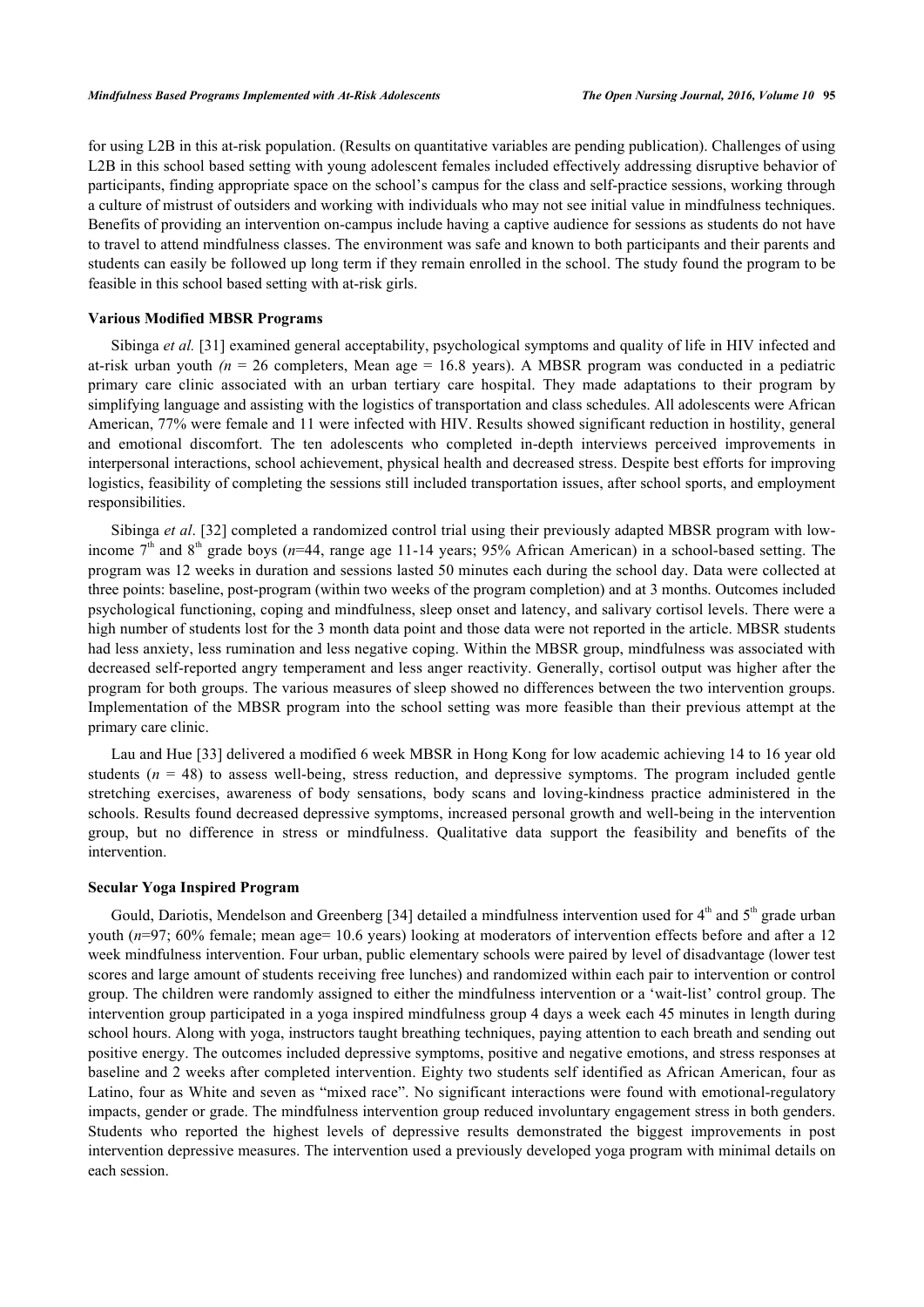## **DISCUSSION**

Interventions to improve mindfulness in at-risk youth have been varied among groups and curricula. Studies have been designed for teenagers with diagnosed psychiatric disorders (such as anxiety, depression and bipolar), incarcerated youth, HIV positive adolescents, ethnic minorities and urban dwelling male teens. These mindfulness interventions ranged in duration from as little as 5 weeks to 12 weeks. Results suggest mindfulness interventions can lower stress, hostility, and general/ emotional discomfort, while increasing mindfulness, self-esteem and perception of interpersonal relationships, physical health and health self-regulation. One study [\[31](#page-8-1)] obtained qualitative perception of improved school achievement and two studies [[33,](#page-8-3) [34\]](#page-8-4) identified at risk adolescents by low academic achievement and test scores, but did not measure improvement in academics after the interventions. The various types of mindfulness programs make it difficult to generalize to other adolescents. Mindfulness in adolescents is of global interest with studies conducted in Hong Kong, the United States, Holland, Canada and other countries. The most common settings for mindfulness-based interventions with youth are school and clinic based group settings.

The articles contained in this review lend valuable information to health care providers and researchers. Mindfulness practices can be expanded to various adolescent groups. Middle and high school students that are challenged academically may be able to use mindfulness to increase concentration and improve study skills. Youth with existing mental health diagnoses such as depression, anxiety and suicidal ideation may be able to use mindfulness techniques as part of a comprehensive health plan guided by a qualified professional to minimize symptoms and improve outcomes.

## **CONCLUSION**

Mindfulness can be a part of reducing risky behaviors, improving mental health and assisting at-risk youth with transitions. Studies are examining other outcomes besides emotional regulation, in school mindfulness-based programs such as diet and physical exercise [\[35\]](#page-8-5) and poor sleep habits[[36\]](#page-8-6) for adolescents. Expanding the opportunity for mindfulness practice time in school or similar settings may alleviate the inconvenience of attending sessions outside school time. Successful implementation of school-based mindfulness programs require highly trained mindfulness teachers and evidence supported mindfulness curricula [[37\]](#page-8-7). Mindfulness teaching is a potentially powerful tool that can benefit adolescents and their families and future research needs to focus on its impact on academic achievement from learning these emotional regulation skills.

## **CONFLICT OF INTEREST**

The authors confirm that this article content has no conflict of interest.

## **ACKNOWLEDGEMENTS**

Declared none.

## **REFERENCES**

- <span id="page-6-0"></span>[1] Bradley B, Greene A. Do health and education agencies in the United States share responsibility to treat men: A review of 25 years of evidence about the relationship of adolescents' academic achievement and health behaviors. J Adolesc Health 2013; 52: 523-32. [\[http://dx.doi.org/10.1016/j.jadohealth.2013.01.008](http://dx.doi.org/10.1016/j.jadohealth.2013.01.008)] [PMID: [23535065\]](http://www.ncbi.nlm.nih.gov/pubmed/23535065)
- <span id="page-6-1"></span>[2] Dryfoos JG. Adolescents at-risk: Prevalence and prevention. New York: Oxford University Press 1990.
- <span id="page-6-2"></span>[3] Avery M. Five key ingredients in the integrated care recipe. National Council Magazine. National Council Magazine. Available from: [http://www.thenationalcouncil.org/?api&do=attachment&name=many-faces-integration&index= 0&type=magazine-issues&inline#page=49](http://www.thenationalcouncil.org/?api&do=attachment&name=many-faces-integration&index=0&type=magazine-issues&inline#page=49) 20131: 49. [cited 23 November 2014];
- <span id="page-6-3"></span>[4] Substance Abuse and Mental Health Services Administration. Leading change 20: Advancing the behavioral health of the nation 2015-2018 Rockville MD: HHS 2014; 1-40.
- <span id="page-6-4"></span>[5] Serbin LA, Stack DM, Kingdon D. Academic success across the transition from primary to secondary schooling among lower-income adolescents: understanding the effects of family resources and gender. J Youth Adolesc 2013; 42(9): 1331-47. [\[http://dx.doi.org/10.1007/s10964-013-9987-4\]](http://dx.doi.org/10.1007/s10964-013-9987-4) [PMID: [23904002](http://www.ncbi.nlm.nih.gov/pubmed/23904002)]
- <span id="page-6-5"></span>[6] Elder GH Jr. The life course as developmental theory. Child Dev 1998; 69(1): 1-12. [\[http://dx.doi.org/10.1111/j.1467-8624.1998.tb06128.x\]](http://dx.doi.org/10.1111/j.1467-8624.1998.tb06128.x) [PMID: [9499552](http://www.ncbi.nlm.nih.gov/pubmed/9499552)]
- <span id="page-6-6"></span>[7] Rutter M. Transitions and turning points in developmental psychopathology: As applied to the age span between childhood and midadulthood. Int J Behav Dev 1996; 19(3): 603-26. [\[http://dx.doi.org/10.1177/016502549601900309\]](http://dx.doi.org/10.1177/016502549601900309)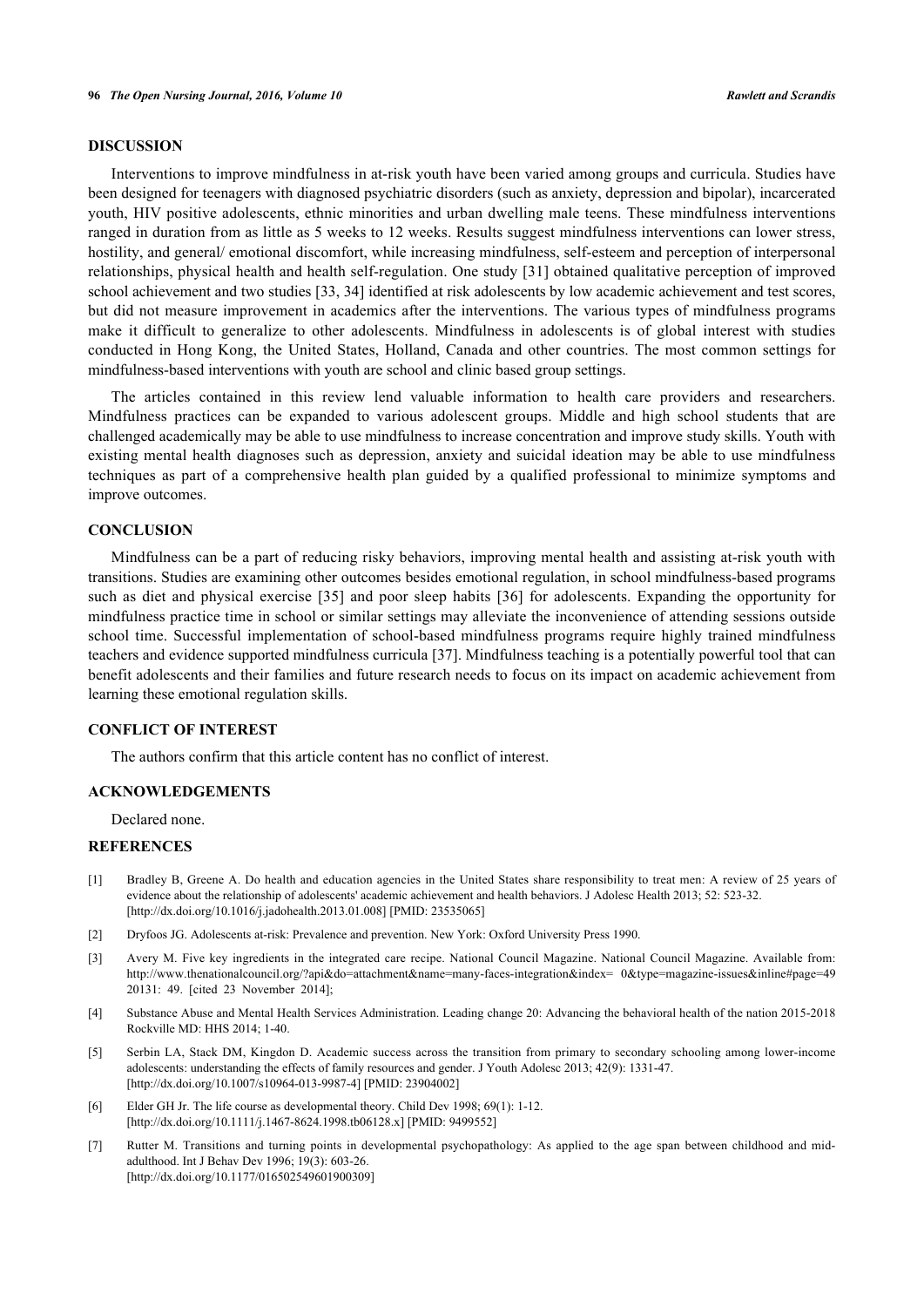- <span id="page-7-0"></span>[8] Benner AD. The transition to high school: Current knowledge, future directions. Educ Psychol Rev 2011; 23(3): 299-328. [\[http://dx.doi.org/10.1007/s10648-011-9152-0\]](http://dx.doi.org/10.1007/s10648-011-9152-0) [PMID: [21966178](http://www.ncbi.nlm.nih.gov/pubmed/21966178)]
- <span id="page-7-1"></span>[9] Rew L, Horner SD, Brown A. Health-risk behaviors in early adolescence. Issues Compr Pediatr Nurs 2011; 34(2): 79-96. [\[http://dx.doi.org/10.3109/01460862.2011.574452\]](http://dx.doi.org/10.3109/01460862.2011.574452) [PMID: [21568625](http://www.ncbi.nlm.nih.gov/pubmed/21568625)]
- <span id="page-7-2"></span>[10] Kabat-Zinn J. Full catastrophe living: Using the wisdom of your body and mind to face stress, pain, and illness. New York: Random House 1990.
- <span id="page-7-3"></span>[11] Kabat-Zinn J. Mindfulness-based interventions in context: Past, present, and future. Clin Psychol 2003; 10: 144-56.
- <span id="page-7-4"></span>[12] The Center for Mindfulness in Medicine Health Care and Society. Santorelli SF, Ed. Mindfulness-based stress reduction (MBSR): Standards of practice. Boston: University of Massachusetts Medical School 2014.
- <span id="page-7-5"></span>[13] Wisner B, Krugh M, Ausbrooks A, Russell A, Chavkin N, Selber K. An exploratory study of a mindfulness skills group for student veterans. Soc Work Ment Health 2015; 13: 128-44. [\[http://dx.doi.org/10.1080/15332985.2014.972009\]](http://dx.doi.org/10.1080/15332985.2014.972009)
- <span id="page-7-6"></span>[14] Ostafin BD, Kassman KT, Wessel I. Breaking the cycle of desire: Mindfulness and executive control weaken the relation between an implicit measure of alcohol valence and preoccupation with alcohol-related thoughts. Psychol Addict Behav 2013; 27(4): 1153-8. [\[http://dx.doi.org/10.1037/a0032621](http://dx.doi.org/10.1037/a0032621)] [PMID: [23647152\]](http://www.ncbi.nlm.nih.gov/pubmed/23647152)
- <span id="page-7-7"></span>[15] Faurot K, Gaylord S, Palsson O, Garland E, Mann J, Whitehead W. Mindfulness meditation has long-term therapeutic benefits in women with irritable bowel syndrome (IBS): Follow-up results from a randomized control study. DDW Abstract Gastroenterol 2014; 146(1): 124. [\[http://dx.doi.org/10.1016/S0016-5085\(14\)60447-9\]](http://dx.doi.org/10.1016/S0016-5085(14)60447-9)
- <span id="page-7-8"></span>[16] Broderick PC, Jennings PA. Mindfulness for adolescents: a promising approach to supporting emotion regulation and preventing risky behavior. New Dir Youth Dev 2012; 2012(136): 111-126, 11. [\[http://dx.doi.org/10.1002/yd.20042\]](http://dx.doi.org/10.1002/yd.20042) [PMID: [23359447](http://www.ncbi.nlm.nih.gov/pubmed/23359447)]
- <span id="page-7-9"></span>[17] Needham BL, Crosnoe R, Muller C. Academic failure in secondary school: The inter-related role of health problems and educational context. Soc Probl 2004; 51(4): 569-86. [\[http://dx.doi.org/10.1525/sp.2004.51.4.569\]](http://dx.doi.org/10.1525/sp.2004.51.4.569) [PMID: [20354573](http://www.ncbi.nlm.nih.gov/pubmed/20354573)]
- <span id="page-7-10"></span>[18] MacPherson L, Reynolds EK, Daughters SB, *et al.* Positive and negative reinforcement underlying risk behavior in early adolescents. Prev Sci 2010; 11(3): 331-42. [\[http://dx.doi.org/10.1007/s11121-010-0172-7\]](http://dx.doi.org/10.1007/s11121-010-0172-7) [PMID: [20309633](http://www.ncbi.nlm.nih.gov/pubmed/20309633)]
- <span id="page-7-11"></span>[19] Roeser RW, Vanderwolf K, Strobel KR. On the relation between social-emotional and school functioning during early adolescence: Preliminary findings from Dutch and American samples. J Sch Psychol 2001; 39: 111-39. [\[http://dx.doi.org/10.1016/S0022-4405\(01\)00060-7\]](http://dx.doi.org/10.1016/S0022-4405(01)00060-7)
- <span id="page-7-12"></span>[20] Tan LB. A critical review of adolescent mindfulness-based programmes. Clin Child Psychol Psychiatry 2015; 1: 1-15. [PMID: [25810416\]](http://www.ncbi.nlm.nih.gov/pubmed/25810416)
- <span id="page-7-13"></span>[21] Zenner C, Herrnleben-Kurz S, Walach H. Mindfulness-based interventions in schools-a systematic review and meta-analysis. Front Psychol 2014; 5: 603. [\[http://dx.doi.org/10.3389/fpsyg.2014.00603\]](http://dx.doi.org/10.3389/fpsyg.2014.00603) [PMID: [25071620](http://www.ncbi.nlm.nih.gov/pubmed/25071620)]
	-
- <span id="page-7-14"></span>[22] Broderick PC, Metz S. Learning 2 BREATHE: A pilot trial of a mindfulness curriculum for adolescents. Adv Sch Ment Health Promot 2009;  $2(1)$ : 35-46. [\[http://dx.doi.org/10.1080/1754730X.2009.9715696\]](http://dx.doi.org/10.1080/1754730X.2009.9715696)
- <span id="page-7-15"></span>[23] Himelstein S, Hastings A, Shapiro S, Heery M. A qualitative investigation of the experience of a mindfulness-based intervention with incarcerated adolescents. Child Adolesc Ment Health 2012; 17: 231-7. [\[http://dx.doi.org/10.1111/j.1475-3588.2011.00647.x\]](http://dx.doi.org/10.1111/j.1475-3588.2011.00647.x)
- <span id="page-7-16"></span>[24] Barnert ES, Himelstein S, Herbert S. Garcia-Romeu, Chamberlain, LJ. Innovations in practice: Exploring an intensive intervention for incarcerated youth. Child Adolesc Ment Health 2014; 19(1): 69-73. [\[http://dx.doi.org/10.1111/camh.12019](http://dx.doi.org/10.1111/camh.12019)]
- <span id="page-7-17"></span>[25] Tan L, Martin G. Taming the adolescent mind: preliminary report of a mindfulness-based psychological intervention for adolescents with clinical heterogeneous mental health diagnoses. Clin Child Psychol Psychiatry 2013; 18(2): 300-12. [\[http://dx.doi.org/10.1177/1359104512455182\]](http://dx.doi.org/10.1177/1359104512455182) [PMID: [23223417](http://www.ncbi.nlm.nih.gov/pubmed/23223417)]
- <span id="page-7-18"></span>[26] Biegel GM, Brown KW, Shapiro SL, Schubert CM. Mindfulness-based stress reduction for the treatment of adolescent psychiatric outpatients: A randomized clinical trial. J Consult Clin Psychol 2009; 77(5): 855-66. [\[http://dx.doi.org/10.1037/a0016241](http://dx.doi.org/10.1037/a0016241)] [PMID: [19803566\]](http://www.ncbi.nlm.nih.gov/pubmed/19803566)
- <span id="page-7-19"></span>[27] Edwards M, Adam E, Waldo M, Hadfield O, Biegel G. Effects of a mindfulness group on Latino adolescent students: Examining levels of perceived stress, mindfulness, self-compassion and psychological symptoms. J Spec Group Work 2014; 39: 145-63. [\[http://dx.doi.org/10.1080/01933922.2014.891683\]](http://dx.doi.org/10.1080/01933922.2014.891683)
- <span id="page-7-20"></span>[28] Broderick P. Learning 2 BREATHE: A mindfulness curriculum for adolescents to cultivate emotional regulation, attention and performance. Oakland, CA: New Harbinger 2013.
- <span id="page-7-21"></span>[29] Metz SM, Frank JL, Reibel D, Cantrell T, Sanders R, Broderick PC. The effectiveness of the Learning 2 BREATHE program on adolescent